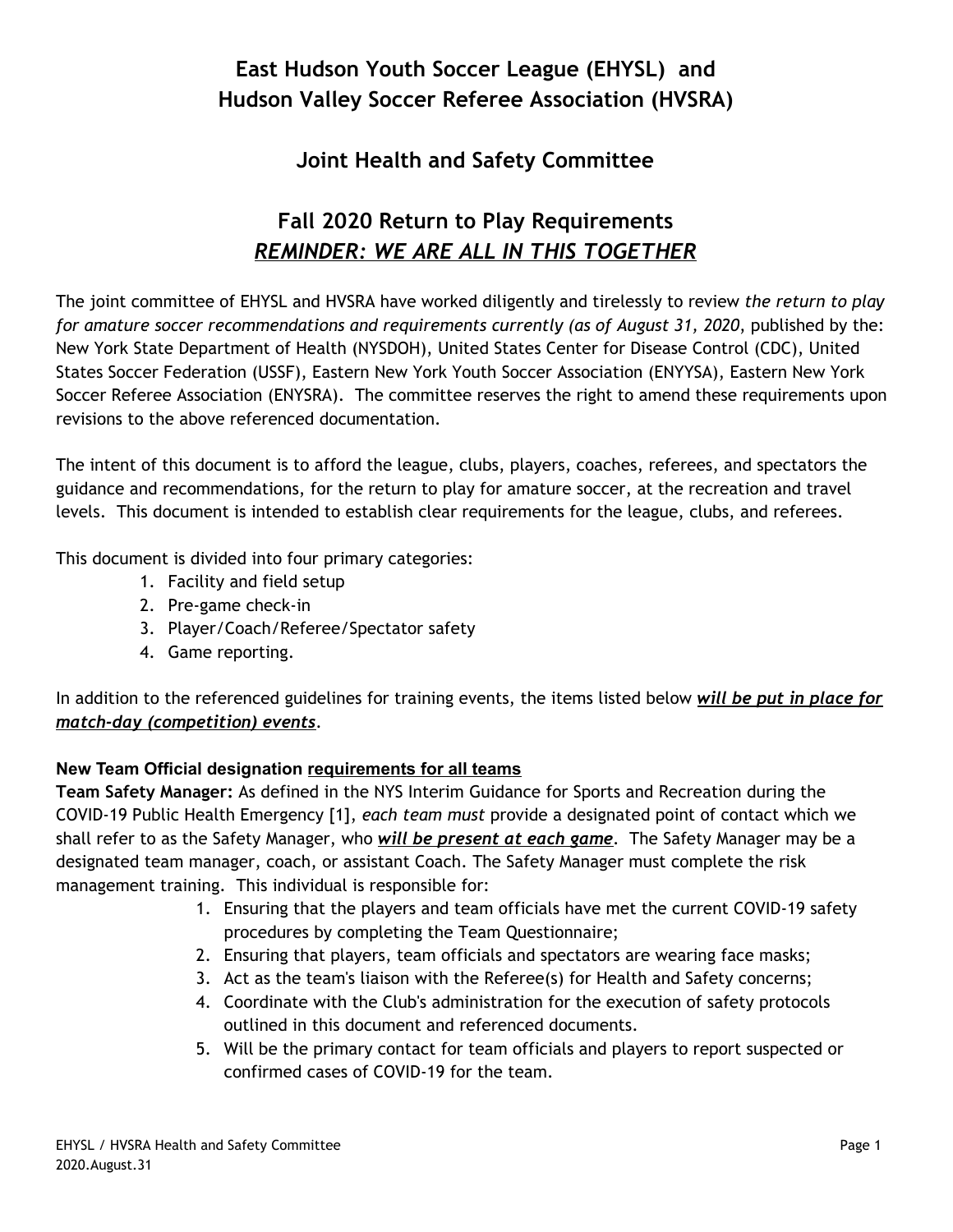6. Is the primary contact to sanitize the equipment (benches, corner flags, linesperson flags, etc.) at the conclusion of the match. Each team must be responsible for the technical area their team has used during the match.

**If the four questions in Article IV.A are observed by the Center Referee and answered in the negative** *at any point during the match***, then the Referee has the authority to abandon the match.** Refer to Advice to Referees at the end of this document for additional information regarding certain scenarios.

## I. Facility and field setup

- A. Entrance and Exit of park facility: Registered club shall provide the League office with a clear diagram of vehicular and pedestrian entrance and exit to the:
	- 1. Facility as a whole;
	- 2. To each playing field within the facility from parking areas or public ways (streets).
- B. The Registered club shall provide the League office with a clear diagram of the layout / location of each playing field within the facility. The diagram shall denote (see example diagrams):
	- 1. Dimension of each playing field;
	- 2. Technical areas (bench area) at each field;
	- 3. Spectator areas at each field;
	- 4. Referee area at each field;
	- 5. This Diagram shall be suitable for publication on the Club's, EHYSL and HVSRA website;
	- 6. The Club shall provide their guidelines on how they will manage the entrance and exit to the field(s) when there are multiple games scheduled for the field(s).
- C. Size of fields and boundaries. These requirements are necessary to provide a safe distance between technical areas, referee areas, and spectator areas at each level of participation, while providing enough space for referees and assistant referees to perform their duties. It is anticipated that the registered club will use the field dimensions outlined in the ENYYSA recommendations. All lines described in this document must be painted. *Refer to [Diagrams](#page-9-0) 1 for [single field,](#page-9-0) and Diagram 2 for multi-field layouts.*
	- 1. *No more than 2 spectators are allowed per registered player during any match play (refer to NYSDOH).*Home team spectators shall sit on either side of the home team technical area, visiting team spectators shall sit on either side of the visiting team technical area. **NOTE:** Home team players and spectators must be seated on the opposite of the field from the visiting team players and spectators. *Refer to Diagrams 1 for [single field](#page-9-0), and Diagram 2 for multi-field layouts.*
		- a) **Spectator area** shall be defined as follows:
			- (1) A painted line of not less than 6" wide, for the length of the touch line, between the top of the penalty areas, not less than ten feet (10'-0") from the touch line opposite the technical areas. *NOTE:* If 10'-0" cannot be provided, no spectators shall be allowed along the touchline.
			- (2) Spectators areas will be marked as a four feet (4') wide section separated by six feet (6') along the spectator line to comply with social distancing regulations. Again - only 2 spectators per player and all spectators must wear masks on the sidelines.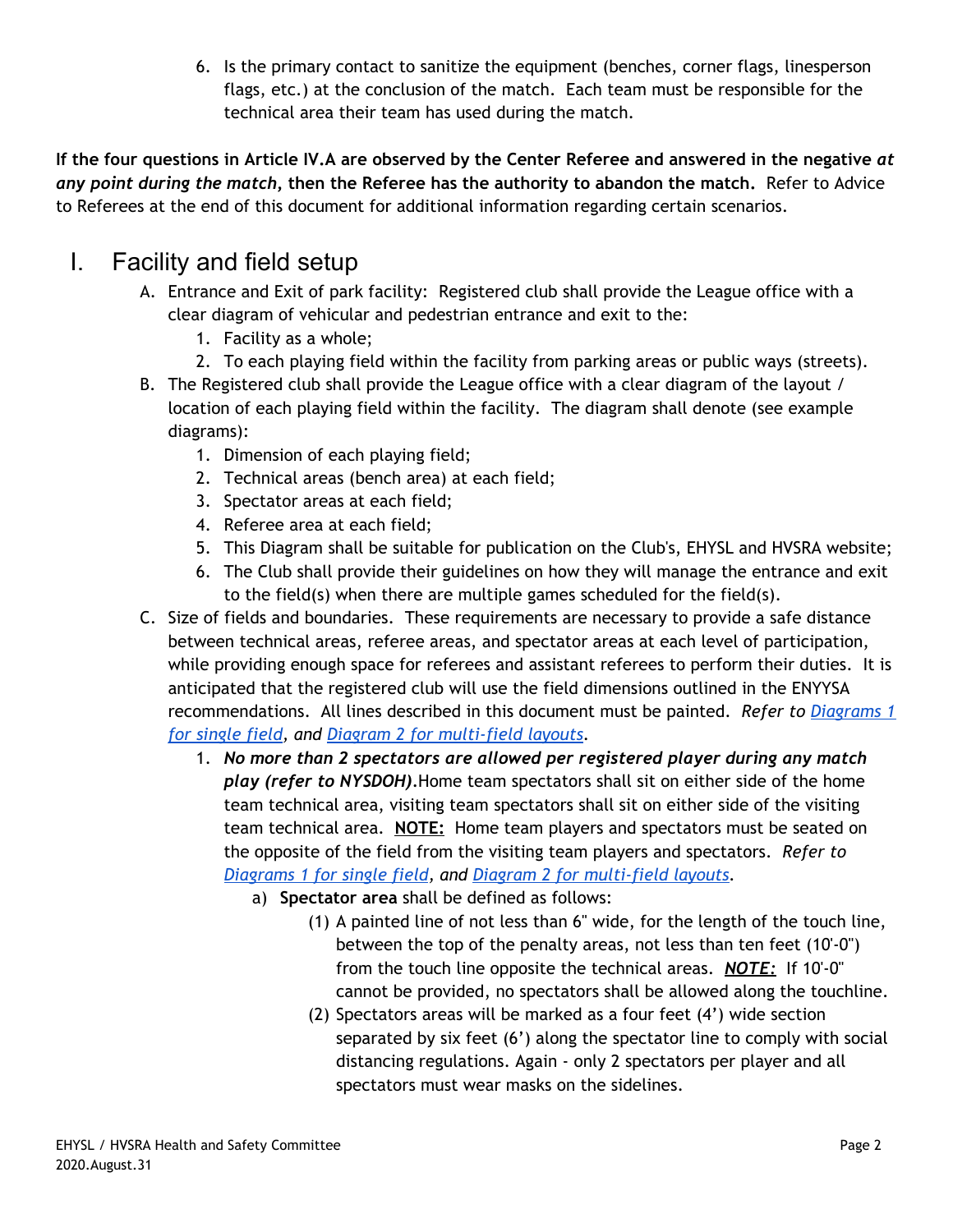- b) In the event that the spectator area is defined as bleachers, the home club must designate socially distanced seating arrangements in accordance with State and Federal guidelines.
- 2. **Field Entrance:** At each playing field, there shall be a **field entrance** of not less than 10'-0" wide, centered on the centerline of the field, between the spectator seating area. No spectators shall be allowed to sit within the field entrance;
- 3. **Referee Area:** At each playing field, **the referee area** shall be located adjacent to one of the corner flags, along the touch line of the home team.
- 4. **Technical Areas:** At each playing field, **the Technical Areas** (team bench), shall be located along the touch line, as shown in the field diagrams. The length and depth of the technical area shall be sufficiently sized to accommodate social distancing for the number of substitutes and team officials (coaches and managers) for each team. Technical areas shall be **no less** than thirty feet square 30'-0" x 30'-0" and six feet (6') from any spectators.
	- a) Arrange one cone per participant (player, coach, manager), socially distanced in the technical area;
	- b) When a participant arrives, designate a cone as their "personal prep station" for the duration of the training session or pre-game activities. The individual should place their bags, water bottles, towels, etc. at this cone.
		- (1) Create a line of cones 6-feet apart (or use paint or other markings to clearly delineate) where players can sit socially distanced in the technical area.
- D. All players, coaches, referees, and spectators must wear face masks from the time they enter the field arena, to the time they exit.
- E. Participants (players and referees) while actively warming-up and during the match are not required to wear masks.
- F. Substitutes and Team Officials in the technical area, during the run of play must wear masks and be socially distanced.
- G. If match balls are used during warm-up, they must be re-sanitized before the match. It is recommended that seven match balls be provided by the home club.
- H. Line Flags: For U13 and below matches: Each Club (home and away) must provide one line flag to be used by their volunteer club linesperson (CL) to assist the Referee during the match. Home team provides the home CL with their flag, the visiting team provides the visiting CL with their flag. Whoever uses the flag does so for the entire game, no switching off to another individual is permitted without notifying the Referee or their team's Safety Manager. This direction will be given by the referee to the Club Linesperson. The volunteer lineperson(s) must wear masks at all times.
- I. Additional considerations (for the Club and Teams)
	- 1. The Home Team Safety Manager must ensure visiting teams and spectators are given advanced knowledge of facility policies.
	- 2. Fixed equipment (benches, lavatories, etc.) must be disinfected and cleaned before and after each competition day.
	- 3. Facilities must be constantly cleaned and sanitized throughout competition days with focus on high-touch areas such as restrooms and bleachers.
	- 4. Hand sanitizer or hand washing stations must be located around the facility and very easily identifiable.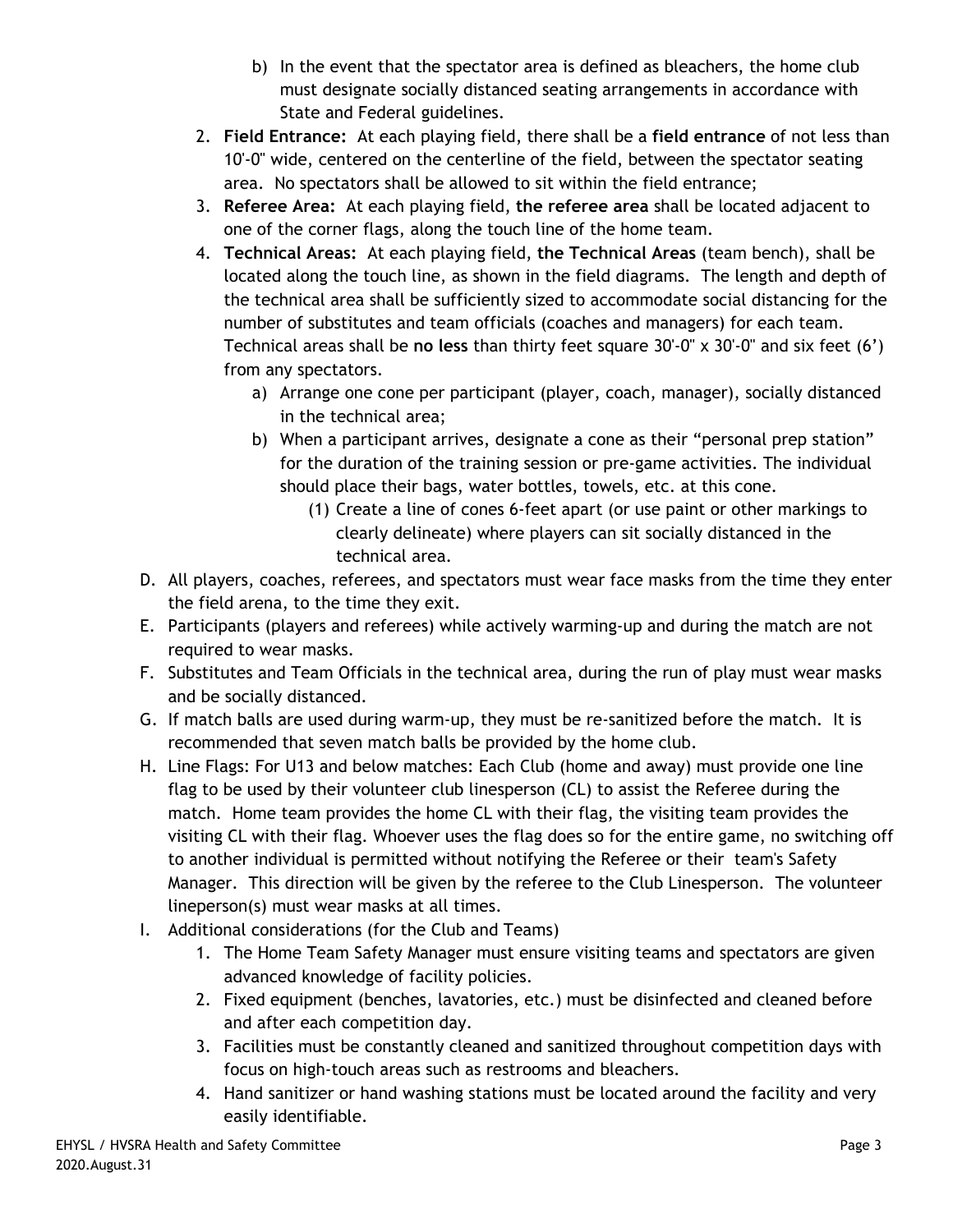- 5. Ground markings must be used to indicate socially distanced queuing and floor markings can be used to encourage a one-way flow of traffic.
- 6. If fields have a compact layout, consider creating one-way walking paths to the fields. a) Paths should be created for both technical areas and spectator seating.
- 7. Restroom operations shall be adjusted to allow for social distancing and prevent the spread of the virus.
	- a) If the restroom is small, consider making it a single-occupant restroom or limiting the number of people inside. Individuals need to properly social distance while in the Restroom.
	- b) CDC recommended hand washing procedures above each sink
	- c) If Porta-potty(ies) is/are provided: Hand sanitizer shall be provided inside the unit, or hand washing stations should be located outside the unit.
	- d) Consider adding a porta-potty for each field for use by players only
- 8. Restrooms with multiple doors shall be clearly marked "entry" and "exit" doors in order to control the flow of traffic; Floor markings to encourage a one-way flow of traffic; External ground markings to indicate restroom queuing that maintains social distancing. These marks must be at least 6-feet apart.
- 9. To manage inclement weather, any personal tents can not be shared, use per family only.
- 10. Use signage, paint or other markings to delineate team areas and spectator areas.
- 11. Facility policies and procedures, as it is related to any COVID-19 mitigation measures, must be posted at each entrance and/or at the arrival/check-in location.
	- a) This shall include clear signage indicating PPE should be worn.
- 12. Social distancing signage shall be posted around the facility including field areas.
- 13. If present at field locations, close and cover water fountains; drain and shut off domestic water lines.
- 14. Registered Clubs shall maintain cleaning and disinfecting logs for facilities in use.
- 15. If there are alternative game fee payment options (i.e.: Venmo, PayPal, etc.), this should be discussed with the coach with the pre-game email communication with the Referee(s).

## II. Pre-Game Check in

- A. Each team must provide to the Referee, through the Team Manager/Safety Manager, a copy of the current match team roster. The roster shall indicate that all individuals associated with the team have met the appropriate *COVID-19 safety procedures* [discussed in US [Soccer](https://www.ussoccer.com/playon/guides/phase-3-grassroots) Play on Phase III Grassroots Soccer [Recommendation](https://www.ussoccer.com/playon/guides/phase-3-grassroots) Guide]. The Safety Manager can obtain the information from an on-line form, app or paper checklist (this is left to the individual club). The following must be listed on the roster:
	- 1. Coach, Assistant Coach,Team Manager or Trainer
	- 2. Safety Manager if the Safety Manager is a dual role it should be indicated on the roster or if the Safety Manager is assigned to the field by the Club it must be added to the roster
	- 3. Player's name, jersey number, identification number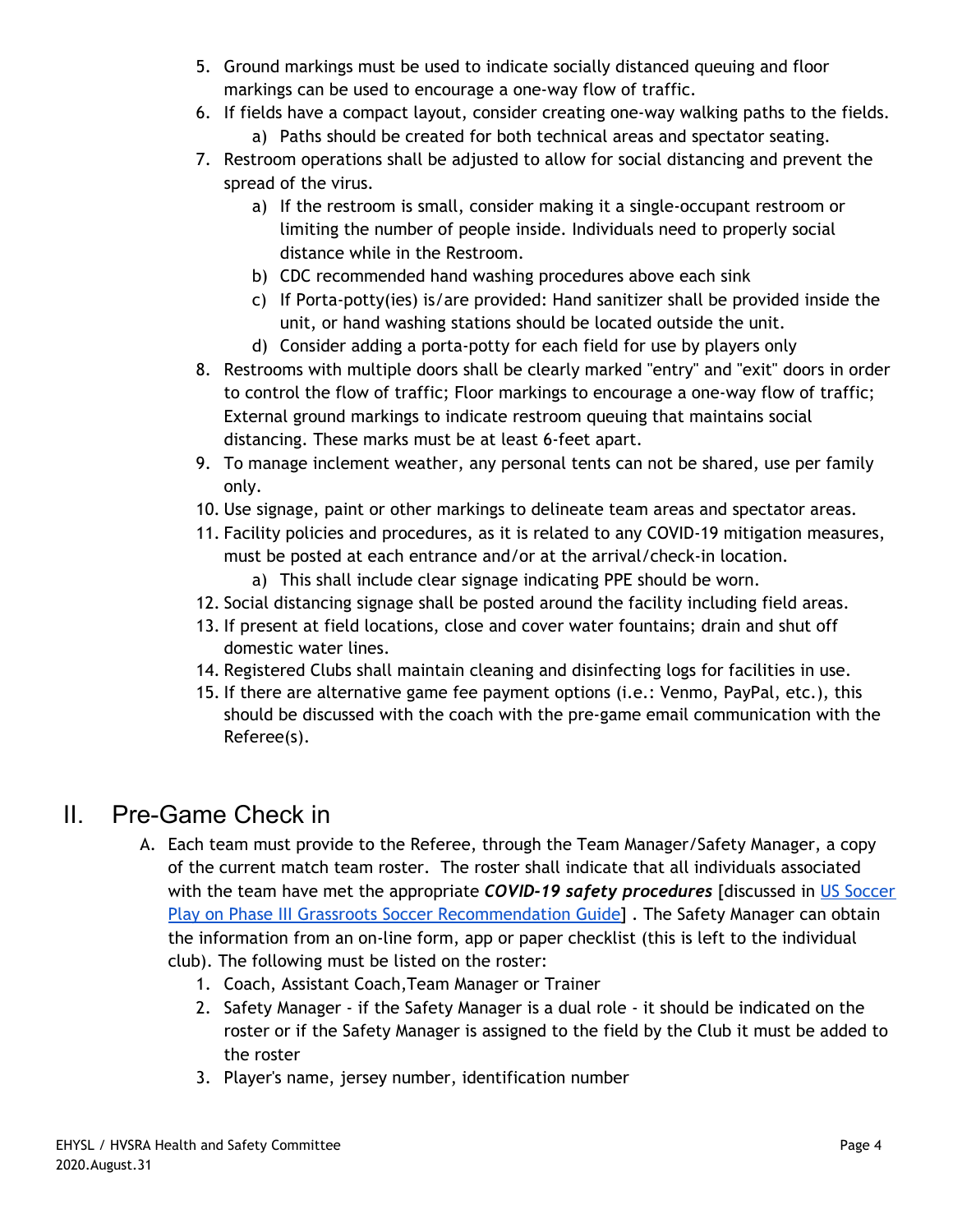- B. The Referee shall take a photograph or scan (using their hand-held mobile device) of each roster and use the photograph to check each team in.
- C. Players must socially distance themselves during check in, wearing masks.
- D. Only a Team Official shall handle passes and show them to the Referee during check-in as the Referee announces each player and team official. The Referees will not handle player/team official passes.
- E. The Referee shall announce the player and team official names individually; player and team official shall present themselves to the referee showing the pass and their face (without mask). Upon completion individually, the player/team official may return to training activities.
- F. Uniform or jewelry checks should be visible checks only, maintaining 6-ft between the referee and player.
- G. The Referee must still check the conditions of the field, goals visually observed (NYS Law for goal anchoring remains in effect), corner flags visually observed, and the like. If issues are identified –for example a goal net needs to be repaired or an object needs to be removed from the field of play – the Referee must bring the issue to the home coach.
- H. Referees should maintain at least six feet distance when communicating with their referee crew, players and coaches.
- I. Coin toss shall include the Referee and *only one (1) captain* from each team; all shall wear a face mask. Only the Referee shall touch the coin.
- J. Coaches, Trainers, Team Managers and Safety Manager must wear their EHYSL issued card on a lanyard at all times while at the match. If a person(s) is in the technical area who is not listed on the roster, the Referee at the next stoppage of play, will calmly go to within close proximity of the technical area, and direct the head coach to direct the offending person to retreat to the spectator area. The game will not restart until that person is in the spectator area.

## III. Post-Game Activities

- A. One Team Official from each team, shall confer with the Referee to verify the final score of the game, notating the score on their team roster.
	- 1. Each Team Official shall sign the team roster and present the signed roster to the Referee for a final photograph or scan.
- B. In the event of a potential head trauma or send-off (red card), the following shall occur:
	- 1. The Referee shall request the player or team official pass(es) of the person who left the field due to a potential head trauma or the send-off.
	- 2. The Team Official shall present the pass(es), to the referee by placing it/them on the team bench;
	- 3. The Referee shall take a picture or scan of the pass(es) for attachment to the Match Report. In no case shall the Referee take possession of the pass(es).
- C. No post-game handshakes will take place. Consider other forms of sportsmanship or instituting new acknowledgement traditions, such as clapping, etc, as long as social-distancing is maintained.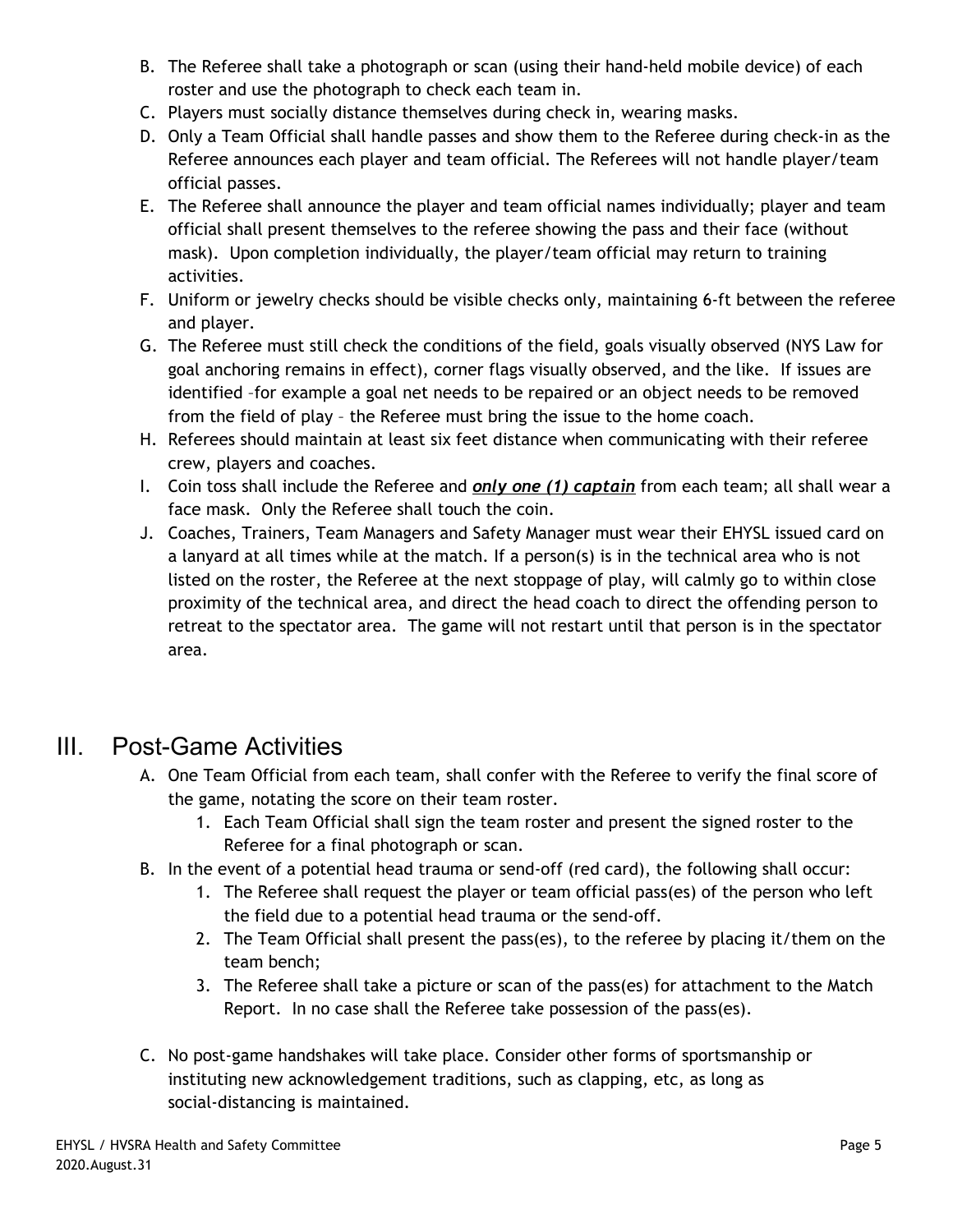- D. Teams should pack-up and immediately leave the field following the game, exiting at the designated exit point.
	- 1. Post-game meetings should be no longer than 10 minutes, if any meeting is held at all.
	- 2. All participants should wear proper PPE and endeavor to maintain space between themselves and others. Prolonged proximity, even with masks should be avoided.
	- 3. Huddles should be avoided.
- E. Do not have a team snack that is shared among the team members.
- F. Players shall not take off any equipment until they have left the facility.
- G. Teams shall clean up the technical area so that it is clean of all trash.
- H. The Referee shall remind the home and visiting team's Safety Managers to sanitize the fixed equipment associated with their technical area, prior to them leaving the field of play.
- I. Spectators are encouraged to maintain social distancing following the game while waiting for their child.
	- 1. Depending on the field layout, spectators may need to wait further away from the field.
- J. Referees should leave the field immediately following the game and referee duties have been completed assuming they have no other games to officiate.
- K. Referee debrief sessions should be conducted in a space where the referees can social distance but still in view of the game field. Masks shall be worn during the debrief.

## IV. Game Reporting

- A. Match Reports by the Referee shall be submitted to the league office within 24 hours of the completion of the match. In addition to the traditional report information, the updated game report includes:
	- 1. Is the field marked correctly for spectators and technical area, Home team / visiting team? Y | N
	- 2. If present at the match, are the spectators maintaining social distancing and wearing a mask, Home team / visiting team?  $Y \mid N$
	- 3. Are the coaches maintaining social distancing and mask wearing of substitutes and team officials in the technical area, Home team / visiting team? Y | N
	- 4. Is the Safety Manager present, Home team / visiting team? Y | N
- B. Match Reports by the Team Official shall be submitted to the league office within 24 hours of the completion of the match.

## Advice to Referees:

Our role as a Referee is to apply the Laws of the Game, and the rules of competition for the safety of the players; in a fair, equitable and professional manner; for the enjoyment of the game for the players, coaches and spectators.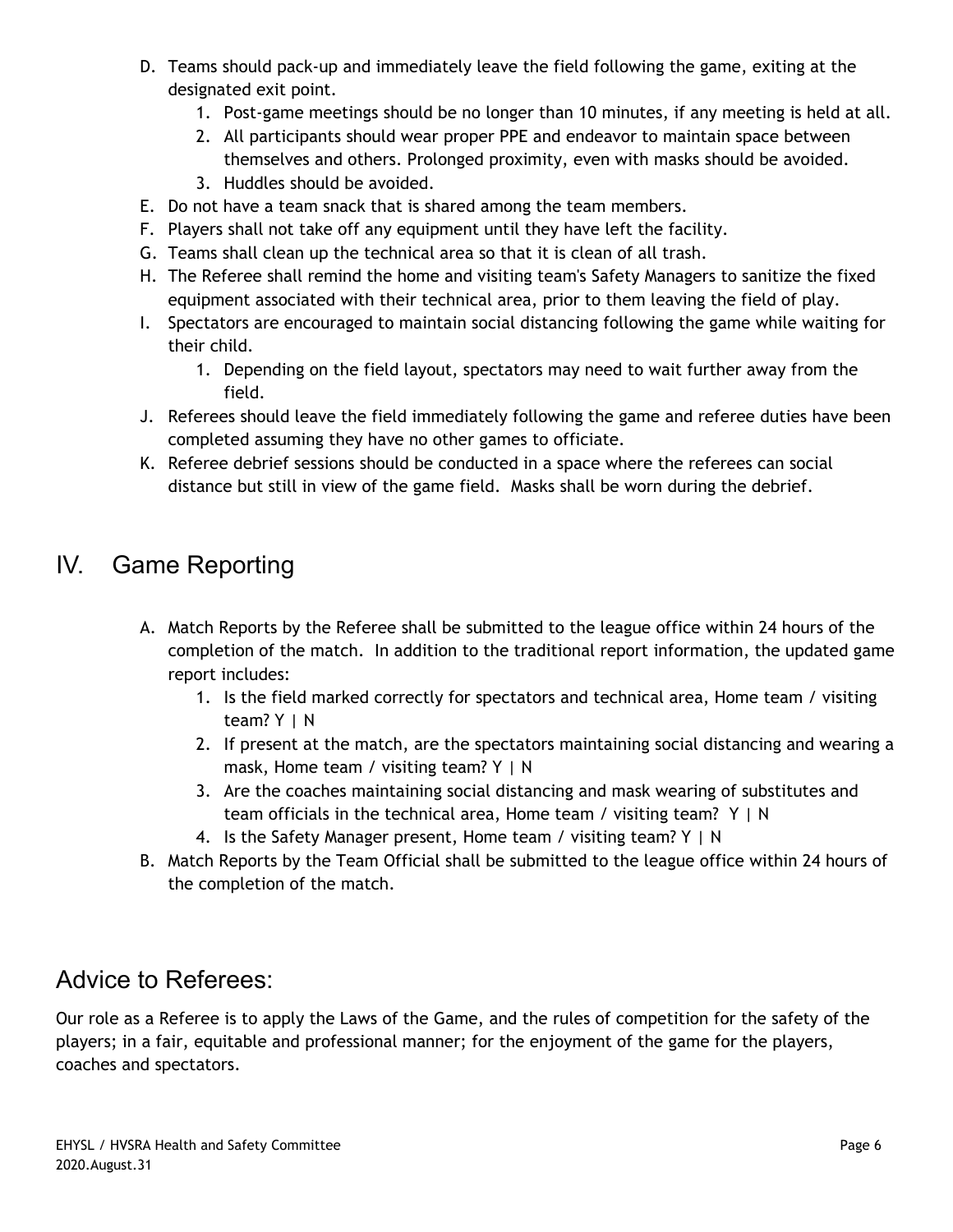It is the intent of this document to provide you with the protocol to officiate a match within District 4, mid-Hudson Valley, with the necessary tools to manage the game with the authority you have been given. If during your time at a field you observe a violation of the covid19 requirements, your first obligation is to the safety of the players. *A professional conversation with the team's Safety Manager should occur to* rectify the matter. If the matter cannot be rectified, or there is a persistent violation, you as the *Referee have the authority to abandon the match.*

Referees are *required* to communicate via email with the home team coach, not later than two days prior to the date of the match (i.e.:Friday for a Sunday match). Confirmation of the day, time and location of the match is necessary. Further, if the Referee(s) require an alternative game fee payment options (i.e.: Venmo, PayPal, etc.), this should be discussed with the coach at this time. Do not forget to communicate with your referee crew if there is a three-referee team.

#### Scenarios:

- 1. Upon entering the field of play, prior to the start of the match, you observe that there are several spectators seated in the spectator area for both teams who are not wearing masks, nor socially distancing themselves.
	- a. Approach the team Safety Managers and professionally direct them to notify that the spectators are not wearing masks;
	- b. The match will not start until their masks are worn appropriately;
	- c. Do not proceed with team check-in until the spectators are wearing their masks. *Avoid engaging with the spectators.*
- 2. During the run of play, you observe that half of a team's substitutes are not wearing masks.
	- a. At the next stoppage of play, blow your whistle stopping the restart;
	- b. Calmly walk over to the offending team's technical area, and direct the Safety Manager to have the offending players wear their masks;
	- c. If the players comply, restart the match as required;
	- d. If the players do not comply, or if there is a subsequent violation, the Referee has the authority to abandon the match.
	- e. DO NOT caution or send off a team official. Rather, notate the reason you abandoned the match in your game report. Be very descriptive and concise in your notation.
- 3. Post Game: During the Post-game briefing, the Referee should confirm with the Safety Managers that the technical areas (and bleachers if applicable) will be cleaned/sanitized. If the Referee observes that no visible cleaning or sanitizing of the technical area (and bleacher area if applicable) has occurred between games, the Referee should notify the incoming home team Safety Manager and note this on the prior match report.
- 4. At any time during a match; a Referee (Center or Assistant) witnesses a player off the field of play not wearing a mask (i.e. technical area, spectator area etc); at the next stoppage of play, in a professional and non-confrontational manner, immediately notify the team safety manager of the concern and note this in the match report.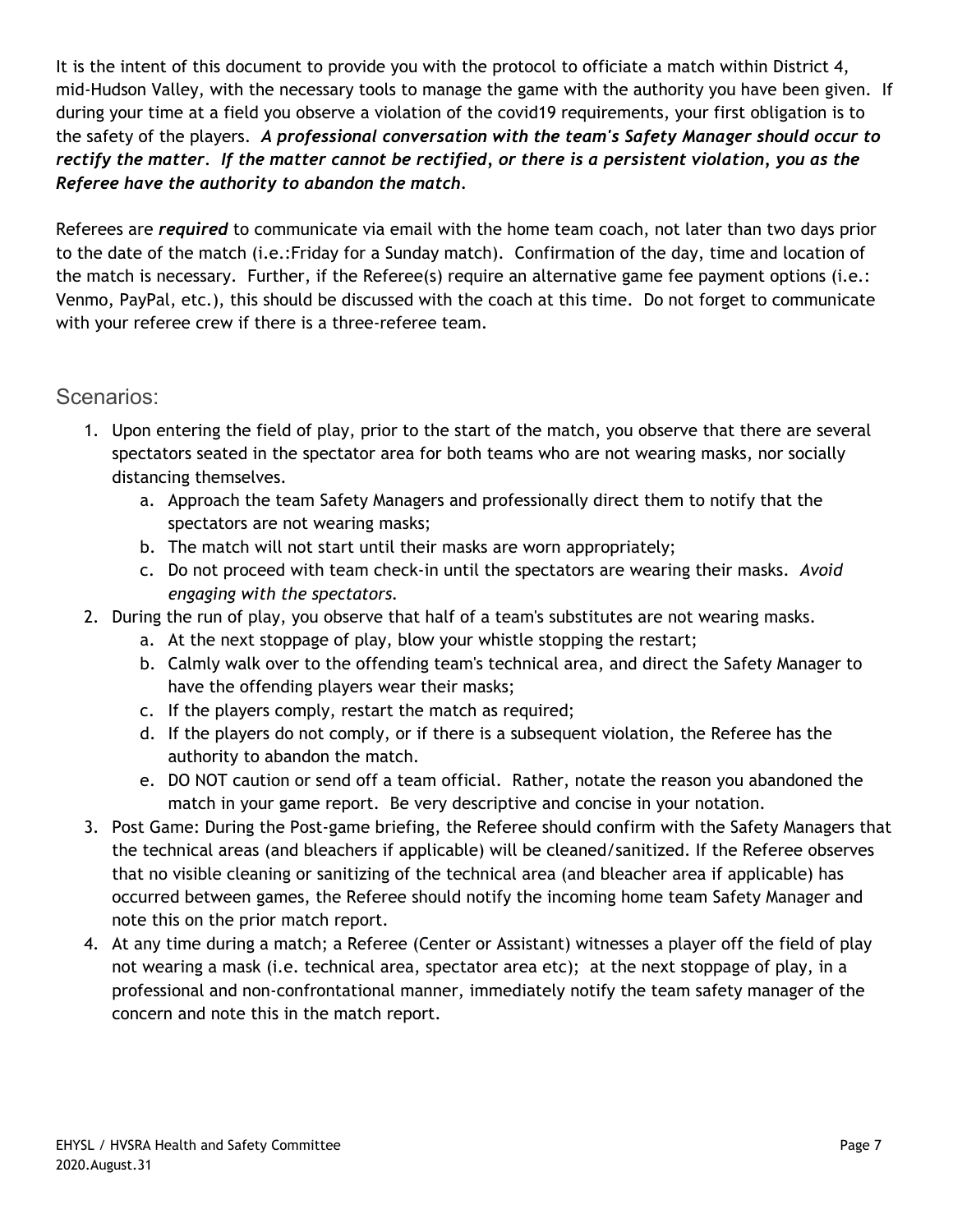# References:

- [1] NYS Governor Sports and [Recreation](https://www.governor.ny.gov/sites/governor.ny.gov/files/atoms/files/SportsAndRecreationSummaryGuidance.pdf) Summary Guidance
- [2] NYS DOH [Interim Guidance](https://www.governor.ny.gov/sites/governor.ny.gov/files/atoms/files/SportsAndRecreationMasterGuidance.pdf) for Sports and Recreation
- [3] US Soccer Play on Phase III Grassroots Soccer [Recommendation](https://www.ussoccer.com/playon/guides/phase-3-grassroots) Guide
- [4] [CDC Toolkit](https://www.cdc.gov/coronavirus/2019-ncov/communication/toolkits/youth-sports.html) for Youth Sports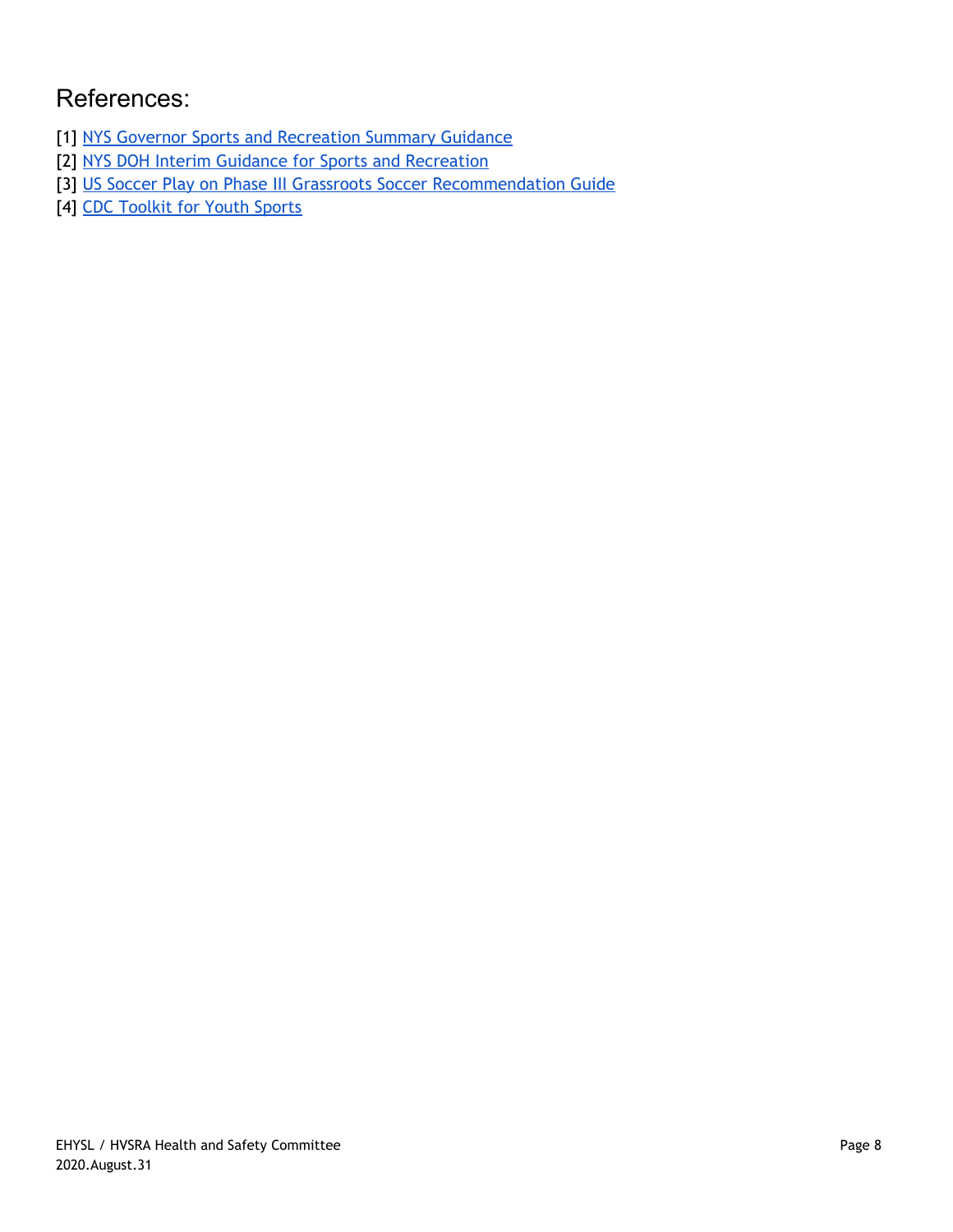#### Sample of COVID-19 team questionnaire:



#### EFSC Covid-19 Game/Scrimmage/Training Questionnaire Date / /20

| $- - - -$<br>.       |               |  |
|----------------------|---------------|--|
| Coach at Game        | Coach at Game |  |
| Coach at Game        | Coach at Game |  |
| <b>Game Location</b> | Name of Team  |  |

| Players Name | Fever | Serious<br>Cough | Runny<br>Nose | Shortness<br>of breath | Around<br>someone<br>who has<br>tested<br>positive | Travel out<br>of<br>Tri-state<br>area |
|--------------|-------|------------------|---------------|------------------------|----------------------------------------------------|---------------------------------------|
|              | Y N   | Y N              | Y N           | Y N                    | Y N                                                | Y N                                   |
|              | Y N   | Y N              | Y<br>N        | Y N                    | Y N                                                | YN                                    |
|              | Y N   | Y N              | Y N           | Y N                    | Y N                                                | Y N                                   |
|              | Y N   | Y N              | Y N           | Y N                    | Y N                                                | Y N                                   |
|              | Y N   | Y N              | Y N           | YN                     | Y N                                                | Y N                                   |
|              | Y N   | Y N              | Y<br>N        | Y N                    | Y N                                                | Y N                                   |
|              | Y N   | Y N              | Y N           | YN                     | Y N                                                | Y N                                   |
|              | Y N   | Y N              | Y N           | Y N                    | Y N                                                | Y N                                   |
|              | Y N   | Y N              | Y N           | Y N                    | Y N                                                | Y N                                   |
|              | Y N   | Y N              | Y<br>N        | Y N                    | Y N                                                | Y N                                   |
|              | Y N   | Y N              | Y<br>N        | Y N                    | Y N                                                | Y N                                   |
|              | Y N   | Y N              | Y N           | Y N                    | Y N                                                | YN                                    |